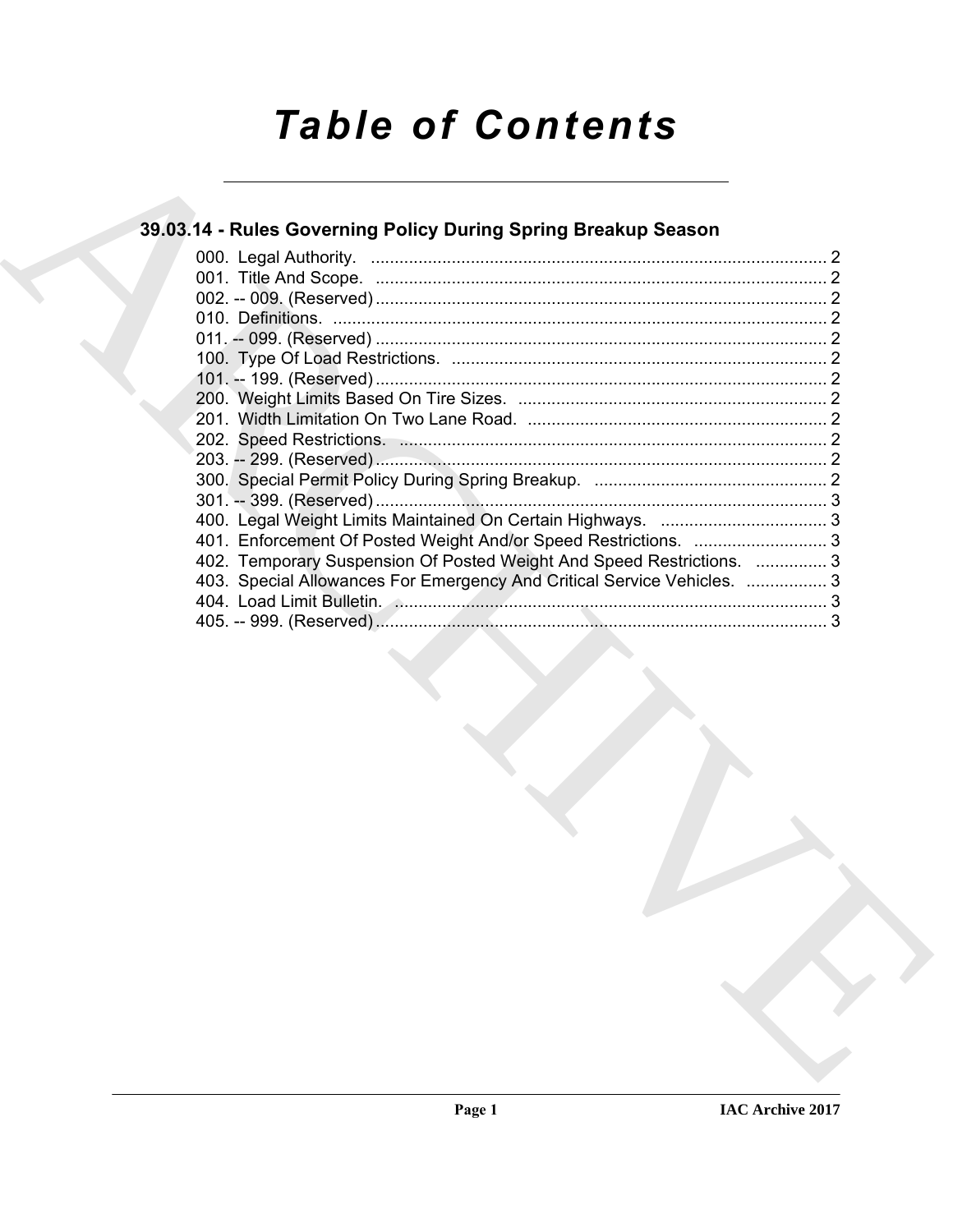#### **IDAPA 39 TITLE 03 CHAPTER 14**

#### **39.03.14 - RULES GOVERNING POLICY DURING SPRING BREAKUP SEASON**

#### <span id="page-1-1"></span><span id="page-1-0"></span>**000. LEGAL AUTHORITY.**

This rule, governing the policy used during spring breakup season, is adopted under the authority of Sections 40-312 and 49-1005, Idaho Code. (8-25-89)

#### <span id="page-1-2"></span>**001. TITLE AND SCOPE.**

This rule states the size, weight or speed limit restrictions the Department may place on the state highway system if the operation of vehicles could cause damage to the road due to climatic or other conditions. (10-2-89)

#### <span id="page-1-3"></span>**002. -- 009. (RESERVED)**

#### <span id="page-1-13"></span><span id="page-1-4"></span>**010. DEFINITIONS.**

Refer to IDAPA 39.03.01, "Rules Governing Definitions," for definitions of the terms used in this rule. (10-2-89)

#### <span id="page-1-5"></span>**011. -- 099. (RESERVED)**

#### <span id="page-1-18"></span><span id="page-1-6"></span>**100. TYPE OF LOAD RESTRICTIONS.**

Depending upon the type of road construction, the amount of moisture, temperature conditions, and severity of frost heaves and breakup, routes or sections of routes will be posted for restricted loadings to one (1) of the following categories as required to protect the roadway and in the interests of public safety. 1) Maximum of legal allowable weight, 2) Maximum of sixteen thousand (16,000) pounds on any axle, 3) Maximum of fourteen thousand (14,000) pounds on any axle, (8-4-95) pounds on any axle, and 4) Maximum of twelve thousand  $(12,000)$  pounds on any axle.

#### <span id="page-1-7"></span>**101. -- 199. (RESERVED)**

#### <span id="page-1-19"></span><span id="page-1-8"></span>**200. WEIGHT LIMITS BASED ON TIRE SIZES.**

In administering load limits based on tire sizes or width of tires, credit for tubed tires will be based on the manufacturer's width marked on the tire; for example, a ten point zero-zero by twenty-four (10.00 x 24) tire will be given credit for ten (10) inches of tire width. Tubeless tires will be given credit for the width of the conventional tubed tires which they replace. (10-2-89) tubed tires which they replace.

#### <span id="page-1-20"></span><span id="page-1-9"></span>**201. WIDTH LIMITATION ON TWO LANE ROAD.**

A spring breakup weight restriction to less than legal weight shall automatically place a restriction on width allowed by special permit. On any section of highway restricted to less than legal weight, the maximum width by special permit shall be restricted to twelve (12) feet six (6) inches during the period of the weight restriction. (8permit shall be restricted to twelve  $(12)$  feet six  $(6)$  inches during the period of the weight restriction.

#### <span id="page-1-17"></span><span id="page-1-10"></span>**202. SPEED RESTRICTIONS.**

**CHAPTER 14**<br> **CHAPTER 14**<br> **CHARCHIVE CONTROVIST CONTROVIS OF CONTROVIST SEPARTED BEFACTURE SERVICE SERVICE SERVICE SERVICE SERVICE SERVICE SERVICE SERVICE SERVICE SERVICE SERVICE SERVICE SERVICE SERVICE SERVICE SERVICE** On those sections of highways which are posted for a maximum of legal loads, or to less than legal loads, trucks and buses with a gross weight of ten thousand (10,000) pounds or more will be restricted in critical areas to a maximum speed of thirty (30) miles per hour. Restricted speed zones will be marked by red and yellow markers. A red marker will mean speed is restricted to thirty (30) miles per hour and a yellow marker will mean that legal speed may be resumed. These markers will generally be attached to existing highway sign posts and when properly used will afford protection to the highway subgrade and surface as well as speeding the flow of traffic. (10-2-89)

#### <span id="page-1-11"></span>**203. -- 299. (RESERVED)**

#### <span id="page-1-14"></span><span id="page-1-12"></span>**300. SPECIAL PERMIT POLICY DURING SPRING BREAKUP.**

<span id="page-1-15"></span>**01.** Suspended Weight Limits. Normal overweight special permit limits will be suspended on all s in the area when seasonal load and speed restrictions are imposed. (10-2-89) highways in the area when seasonal load and speed restrictions are imposed.

<span id="page-1-16"></span>**02. Weight Restrictions**. Spring breakup weight restrictions are primarily concerned with limiting the weight imposed on the highway by individual axles rather than the total gross weight of vehicles or vehicle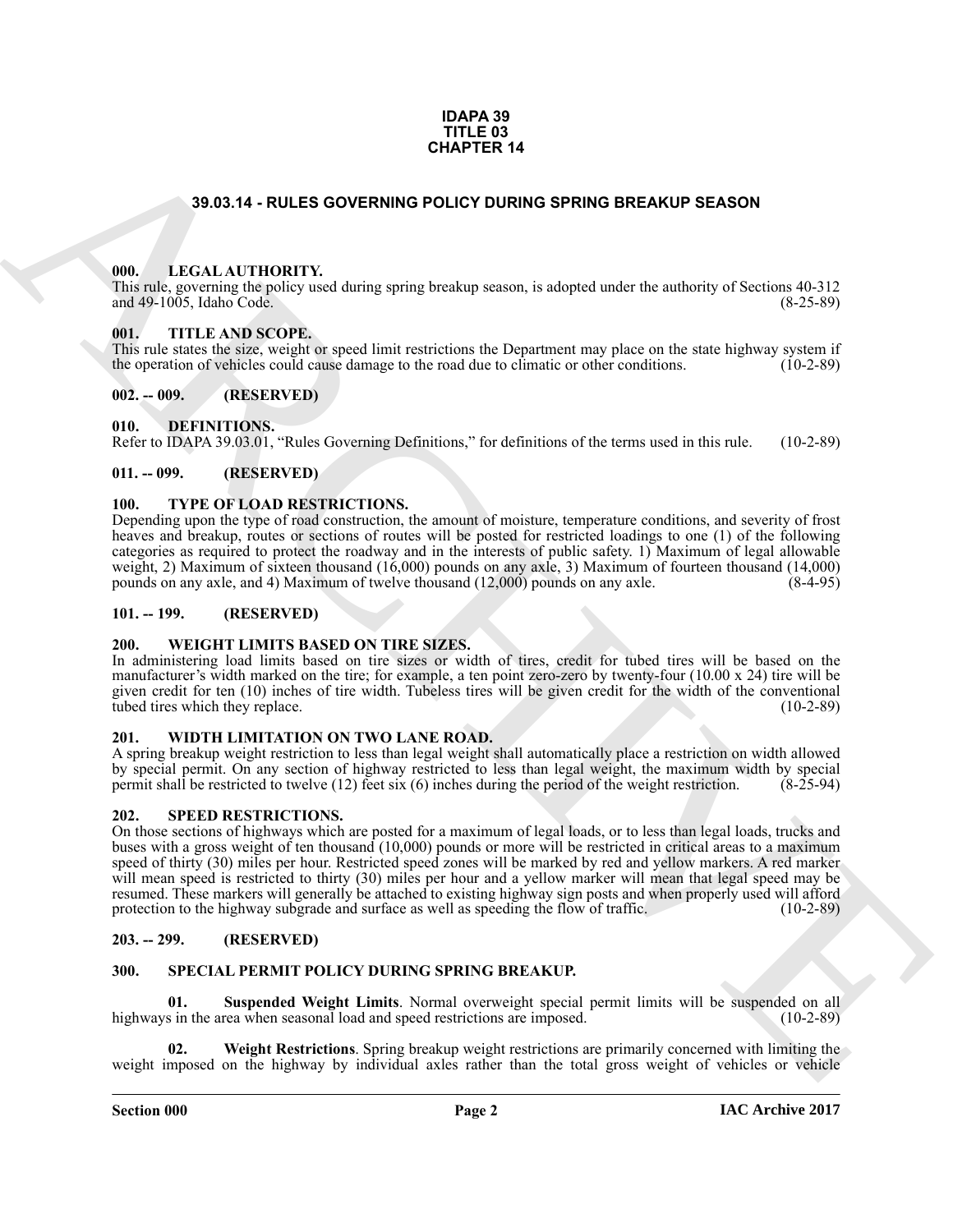## *Idaho Transportation Department During Spring Breakup Season*

combination. It will therefore be permissible to issue overweight permits which exceed legal allowable total gross load for a vehicle combination subject to these conditions: (10-2-89) load for a vehicle combination subject to these conditions:

**a.** Minimum tire width is ten (10) inches or larger. (10-2-89)

**b.** Maximum axle weight on single axle having two (2) single wheels shall not exceed ten thousand pounds. (10-2-89)  $(10,000)$  pounds.

**c.** Maximum axle weight on single axle having four (4) or more tires shall not exceed fourteen thousand  $(14,000)$  pounds. (10-2-89)

<span id="page-2-8"></span>**d.** Permits for nonreducible loads only. (10-2-89)

<span id="page-2-0"></span>**301. -- 399. (RESERVED)**

#### <span id="page-2-1"></span>**400. LEGAL WEIGHT LIMITS MAINTAINED ON CERTAIN HIGHWAYS.**

The policy of the Department will be to maintain legal load limits on the Interstate highway system and arterials serving through state traffic or connecting major termini, unless conditions are such that severe breakup will result.  $(10-2-89)$ 

#### <span id="page-2-7"></span><span id="page-2-2"></span>**401. ENFORCEMENT OF POSTED WEIGHT AND/OR SPEED RESTRICTIONS.**

The Districts will sign and mark affected state highways the day before the weight and/or speed restrictions are in effect. The weight and/or speed restrictions will be enforced the day after the Districts sign and mark a state highway. Customers who subscribe to the load limit bulletin receive advance notification via mail from the permit office of upcoming weight and/or speed restrictions. (8-4-95)

#### <span id="page-2-11"></span><span id="page-2-3"></span>**402. TEMPORARY SUSPENSION OF POSTED WEIGHT AND SPEED RESTRICTIONS.**

<span id="page-2-13"></span><span id="page-2-12"></span>**01.** Why Required. Spring breakup restrictions are required because of a seasonal characteristic in which freeze/thaw cycles occur, making the roadway unstable and reducing its load-bearing capability. The loadbearing capacity may be temporarily restored by a freeze-up of the pavement after a section has been posted for load and speed restrictions. (10-2-89) and speed restrictions.

**Example Detection Departments**<br> **ARCHIVE CONSIDERATION** (**CONSIDERATION**) **CONSIDERATION** (**CONSIDERATION**) **CONSIDERATION** (**CONSIDERATION**) **CONSIDERATION** (**CONSIDERATION**) **CONSIDERATION** (**CONSIDERATION**) **CONSIDER 02. Temporary Waiver of Spring Breakup**. District Engineers may provide a temporary waiver of the spring breakup restrictions by posting GREEN markers on the speed limit signs, and on other signs, if appropriate, within a section of highway posted for reduced loads. In addition to posting green markers, a twice-daily status of the posted section will be provided by the area Maintenance Foreman to the District Maintenance Office, who will notify area State Police, Ports of Entry, and the local Sheriff's office and permit office. (8-25-94) area State Police, Ports of Entry, and the local Sheriff's office and permit office.

#### <span id="page-2-10"></span><span id="page-2-4"></span>**403. SPECIAL ALLOWANCES FOR EMERGENCY AND CRITICAL SERVICE VEHICLES.**

District Engineers may allow exceptions to the spring breakup weight restrictions for emergency and critical service vehicle(s), ie. fire trucks, heating fuel trucks, and other such service vehicles which are critical to the health and safety of the public. Documentation of special allowance shall be in writing from the District Engineer and must be carried in the vehicle. (8-4-95) carried in the vehicle.

#### <span id="page-2-9"></span><span id="page-2-5"></span>**404. LOAD LIMIT BULLETIN.**

The Department shall publish a bulletin twice weekly listing the highways restricted under the provisions of this rule. Such bulletin shall only be published when such restrictions exist. A subscription for this bulletin shall be available for a fee of fifteen dollars (\$15) per calendar year January 1 to December 31. (8-4-95) for a fee of fifteen dollars ( $$15$ ) per calendar year January 1 to December 31.

#### <span id="page-2-6"></span>**405. -- 999. (RESERVED)**